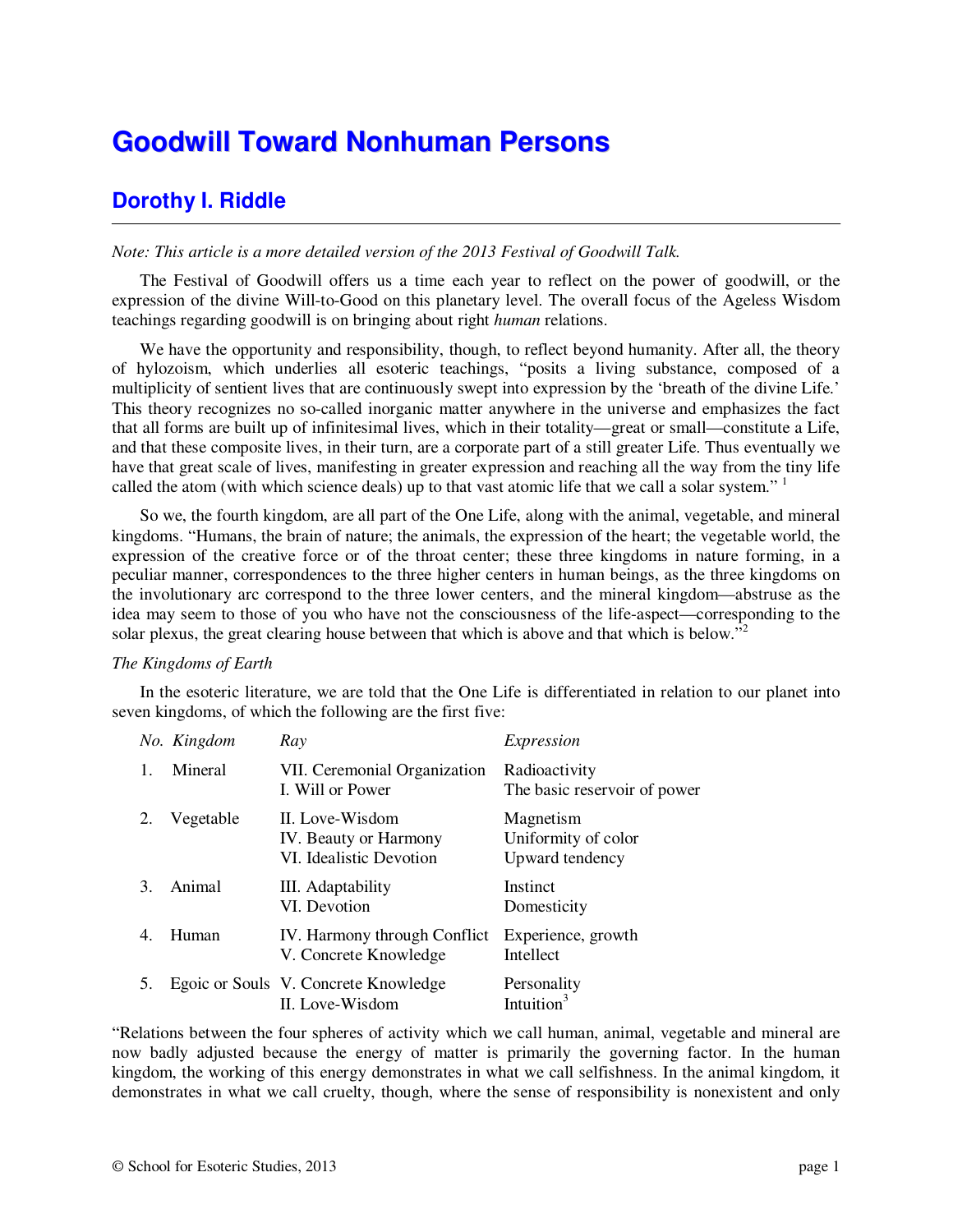instinctual and temporary parental responsibility is found, there is no criticism to be given. In the vegetable kingdom this maladjustment expresses itself during this planetary period of misuse as disease."<sup>4</sup>

Esoteric teachings do include comments on our relationship with the other three kingdoms: "Humanity's work for the animal kingdom is to stimulate instinct until individualization is possible. Work for the vegetable kingdom is to foster the perfume-producing faculty and to adapt plant life to the myriad uses of humans and of animals. Work with the mineral kingdom is to work alchemically and magically."<sup>5</sup>

What we know from cosmology is that these kingdoms are all part of a single interconnected energy field and that the dynamic of interconnectivity and a free circulation of energy is as important as each of the individual kingdoms. "The main factor preventing a completely unimpeded sequence of impression from Shamballa straight down into the mineral kingdom, via all the other kingdoms, is the factor of free will, resulting in karmic responsibility."<sup>6</sup> So we have a responsibility to deal effectively with the energetic "pollution" that comes primarily from human thoughts and emotions. Energy inflowing from Shamballa is "'stepped down' by humanity's constant reaction to glamour, to emotional or astral conclusions, and to selfish interpretations. It must be remembered that the activity of all these 'impressing agencies' is felt in a wide and general sense throughout the entire planet and the planetary aura. No kingdom in nature escapes this impact."<sup>7</sup>

While esoterically it is clear that each kingdom has its own place and function in the whole, it is easy for us to unconsciously operate in terms of Aristotle's assertion of the *scala naturae* (the ladder of nature), which rank-orders life forms with humans at the top.

#### *The Concept of Personhood*

 Historically, our practical relationship with members of the first, second, and third kingdoms has been that of ownership and exploitation. Animals, vegetables, and minerals have been viewed as resources for our own use without regard to any moral rights that they might have. We may have been benevolently protective, especially in the context of the environmental movement, but we have not necessarily thought of "goodwill" in our interactions with them because we have not thought of them as entities in their own right—or as being "beyond use."

While in esoteric circles, we may have maintained a paternalistic attitude towards members of these other kingdoms, some environmental and legal organizations have started to raise questions. These include the Center for Earth Jurisprudence,<sup>8</sup> the Nonhuman Rights Project,<sup>9</sup> and Wild Law UK,<sup>10</sup> as well as community action groups such as the Global Alliance for the Rights of Nature.<sup>11</sup> Through a range of initiatives, various jurisdictions are now moving beyond the rights of natural persons (i.e., human beings) and juridical persons (e.g., corporations) to also recognize the legal personhood and accompanying rights of nonhuman entities.

Personhood is defined as having the following characteristics: self-awareness, with a rich inner life; being intelligent and able to think abstractly, being able to reflect on and choose one's actions, being emotionally sophisticated and empathic; having complex social relationships; and being able to work cooperatively. Once personhood is acknowledged, there are certain moral or inherent rights that follow within our legal framework. The "negative" rights or entitlements include the right to life without threat of unnatural death, freedom from slavery or being owned by another, freedom from kidnapping, freedom from torture or experimentation, freedom from servitude or inhumane treatment, and freedom to live in one's natural habitat. The "positive" rights include assurance of being treated with respect and dignity, being allowed to develop one's own personality, just and favorable remuneration for work, the right to rest and periodic holidays, and the right to develop within one's own community.

If we reflect on the inherent rights of personhood, we can begin to see that, if entities in the other kingdoms are acknowledged as nonhuman persons, there would be definite changes needed in not only our attitudes and actions but also how we express goodwill to these nonhuman persons.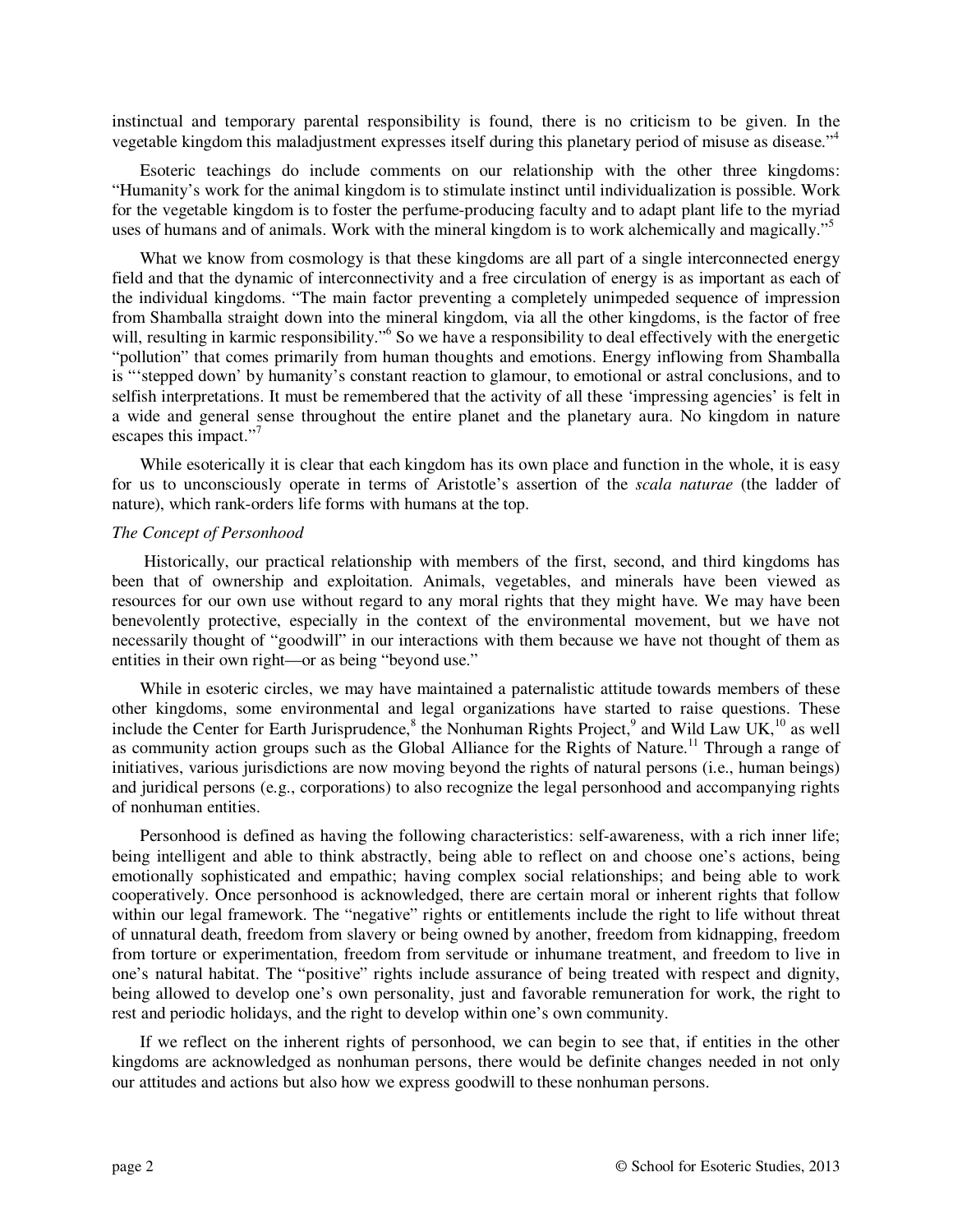#### *Goodwill Towards the Earth*

In esoteric terms, we know that "the Planetary Logos, the One in Whom we live and move and have our being, is the informing, ensouling life of this planet, the Earth. It is Its life that integrates the planet as a whole, and Its life that pours through all forms—great or small—that, in their aggregate, constitute the planetary form."<sup>12</sup> Further, scientists have demonstrated that the planet Earth "behaves as a single, selfregulating system"<sup>13</sup> with the negative consequences of environmental degradation of the biosphere and loss of biodiversity becoming more obvious. In terms of expressing goodwill, it is important to remember that all parts of the biosphere that we called the Earth are inhabited by living organisms, and that both Earth itself and many of the entities living within it meet the criteria of personhood.

In recognition that what we call "nature" is in fact an interrelated series of living ecosytems, Ecuador asserted in Articles 10 and 71-74 of its 2008 Constitution of Ecuador the inalienable rights of ecosystems to exist and flourish. In addition, these Articles give people the right to petition on behalf of ecosystems and requires the government to remedy violations of these rights.<sup>14</sup>

In 2010, Bolivia passed the Law of the Rights of Mother Earth, which includes the right of the Earth to not be polluted, to continue vital cycles unaltered, to be free of genetic alteration, and to be free of imbalance from mega-infrastructure and development projects. The law is administered by a Ministry of Mother Earth.<sup>15</sup> The United Nations is formally considering adopting a Universal Declaration of Rights for Mother Earth,<sup>16</sup> modeled on the Bolivian law. In addition, it is considering the enshrining of ecocide (any large-scale destruction of the natural environment or over-consumption of critical non-renewable resources) as an international crime against peace.<sup>17</sup>

In September 2012, New Zealand took another step and declared the Whangangui River an "integrated, living entity" with legal personhood status. Two guardians were appointed to act on its behalf, one representing the Maori and one representing the Crown.<sup>18</sup>

We can see from the above initiatives the beginning of a shift away from protection of the biosphere in order to ensure abundance for ourselves and towards respect for the environment and its components as living entities in their own right.

#### *Goodwill Towards Nonhuman Persons in the Animal Kingdom*

We are told that "[domesticate] animals are to their own kingdom what the New Group of World Servers is to humanity. The New Group of World Servers is the linking bridge and the mode of communication between the Hierarchy (the fifth kingdom) and Humanity (the fourth kingdom) under the present divine Plan; the domesticated animals fulfill, therefore, an analogous function between Humanity (the fourth kingdom) and the animal kingdom (the third)."<sup>19</sup>

People for the Ethical Treatment of Animals (PETA) began launching legal actions to end animal experimentation on the basis of cruelty to animals in 1980.<sup>20</sup> Their position has been that animals are not ours to eat, wear, experiment on, use for entertainment, or abuse. Their primary focus has been to ensure that animals have the right to live free from pain and suffering, especially on factory farms, in relation to the clothing trade, in research laboratories, and in the entertainment industry.

The Great Ape Project, begun in 1994, was the first to address the issue more broadly of legal rights and legal standing or personhood. Its focus was on our closest genetic relatives, the Great Apes (chimpanzees, bonobos, gorillas, and orangutans). Based on their being intelligent, self-aware, and highly social, it launched the World Declaration on Great Primates that espouses the right to life, the right to individual freedom including protection from commercial exploitation or trading, and a prohibition of torture (including testing in research labs). $^{21}$ 

In 1999, New Zealand granted basic rights to great apes, making their use in research, testing or teaching illegal. In 2007, the Balearic Islands granted legal personhood rights to all great apes. Meanwhile Switzerland had amended its constitution in 1992 to recognize animals as *beings* rather than as *things* and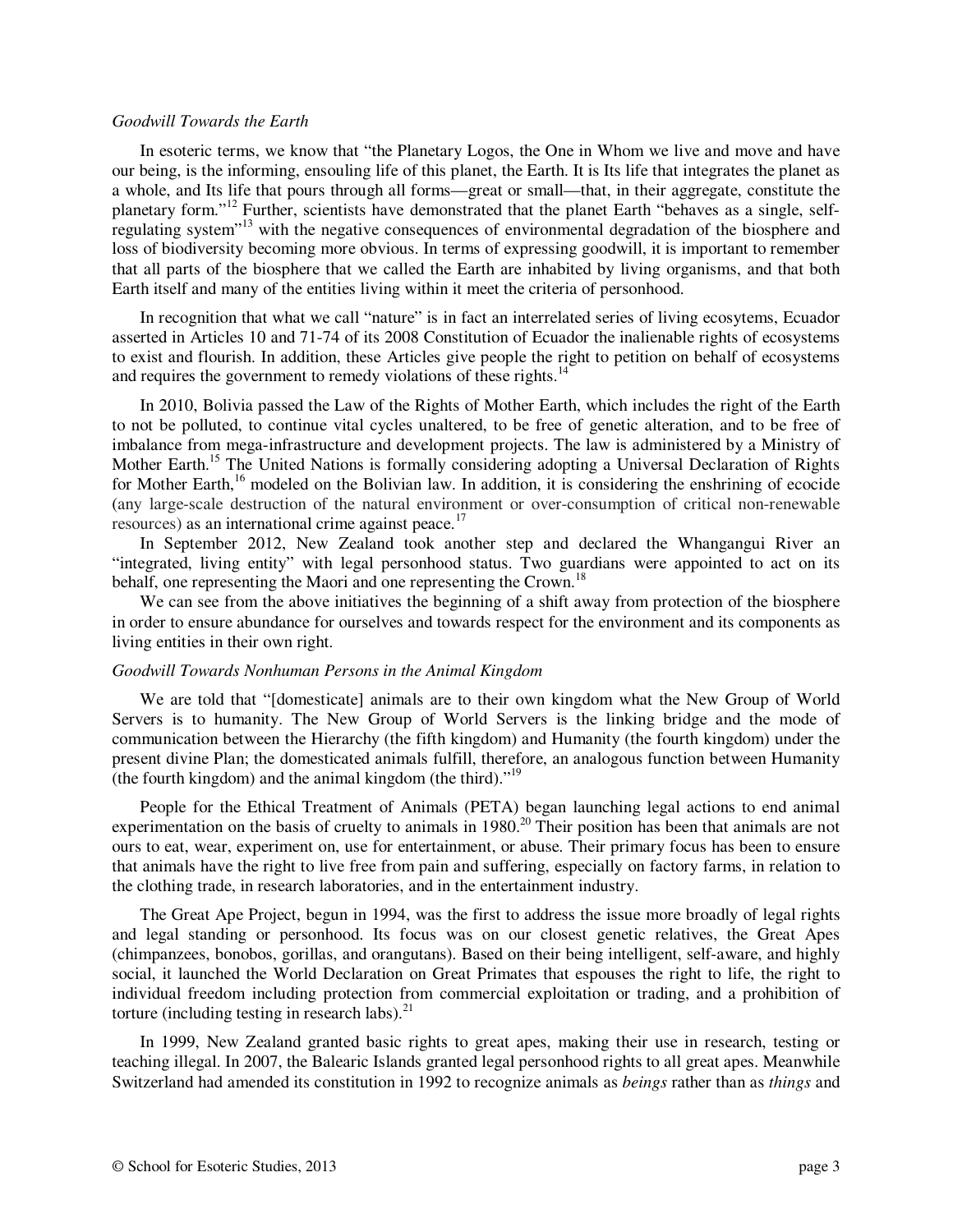added a law on respectful treatment of animals.<sup>22</sup> Germany followed in 2002 with a constitutional amendment guaranteeing rights to animals.

The next species to garner attention was the cetaceans (whales and dolphins). Based on scientific evidence that cetaceans are extremely intelligent, insightful and self-aware, capable of a wide range of emotions, compassionate and altruistic, creative with problem solving ability, and cooperative both within and between species, scientists issued a Declaration of Rights for Cetaceans in 2010.<sup>23</sup> The Declaration, which is available for signature, seeks to secure the following rights: the right to life, the right to be free and not the property of another, the right to live free of slavery or torture, the right to live in their own environment and to protection of that environment from pollution, the right to live within their own culture without disruption, and the right to move freely through the world's oceans and to reside in places of their own choosing.

Cetaceans live in a complex culture that varies from pod to pod, and they depend on sound to navigate and live. Ways that humans harm cetaceans include kidnapping, servitude in entertainment facilities, sonic blasts for oil exploration and navy maneuvers, pollution of the oceans, entanglement in fishing nets, and whale hunting. The US Navy recently issued an environment impact statement on the effect on cetaceans of its use of sonar, stating that over a five-year periods it will "unintentionally harm marine mammals 2.8 million times."<sup>24</sup> Previous estimates had been that sonar testing would "only" kill 1,800 cetaceans and deafen 15,900.

Equally as intelligent as cetaceans, insightful, self-aware, capable of a range of emotions, compassionate, altruistic, ability to use tools and create art, and organized in a closely knit matriarchal society, elephants have not yet received formal advocacy. There have, however, been successful prosecutions of organizations like Ringling Brothers (Feld Entertainment) for mistreatment of elephants. Although trade in ivory is illegal, it still occurs; and there are websites advertising hunts to kill elephants.

A controversial but little explored issue is that of the employment of animals without compensation. Various animals are used as an adjunct to sports like hunting, for research or teaching, for entertainment (zoos, circuses, races), for physical labor, or for specialized work such as dolphins detecting mines or patrolling harbors, dogs detecting drugs or cancers, or cats used to increase bone density. In essence, this is slavery. It would be interesting to consider the consequences of setting aside a "salary" to support the animal at retirement age.

We are learning more as scientists shift away from imposing human assumptions on animals and instead learn how they interact in their own environment. As a consequence, we are realizing that we have grossly underestimated both the scope and the scale of animal intelligence.<sup>25</sup>

### *Goodwill Towards Nonhuman Persons in the Vegetable Kingdom*

While we may have experience in thinking about mammals like whales or elephants as intelligent and highly social, we are less likely to view the vegetable kingdom in that manner. If we think beyond our own use of plant life, we can recognize that "the vegetable kingdom is the transmitter and the transformer of the vital pranic fluid to the other forms of life on our planet. That is its divine and unique function." <sup>26</sup> In esoteric terms, "the angels and devas are to the vegetable kingdom what the spiritual Hierarchy is to humanity."<sup>27</sup>

In the tabulation of kingdoms, we can see "that the vegetable kingdom is the expression of three rays, whereas the others are expressions of two. Through these three, the vegetable kingdom has been brought to its present condition of supreme beauty and its developed symbolism of color. The vegetable kingdom is the outstanding contribution of our Earth to the general solar plan. Each of the planets contributes a unique and specialized quota to the sum total of evolutionary products, and the unique production of our particular planetary system is the vegetable kingdom…and this is possible because it is the only Kingdom in which three rays have finally succeeded in coalescing, in fusing and blending. They are also the three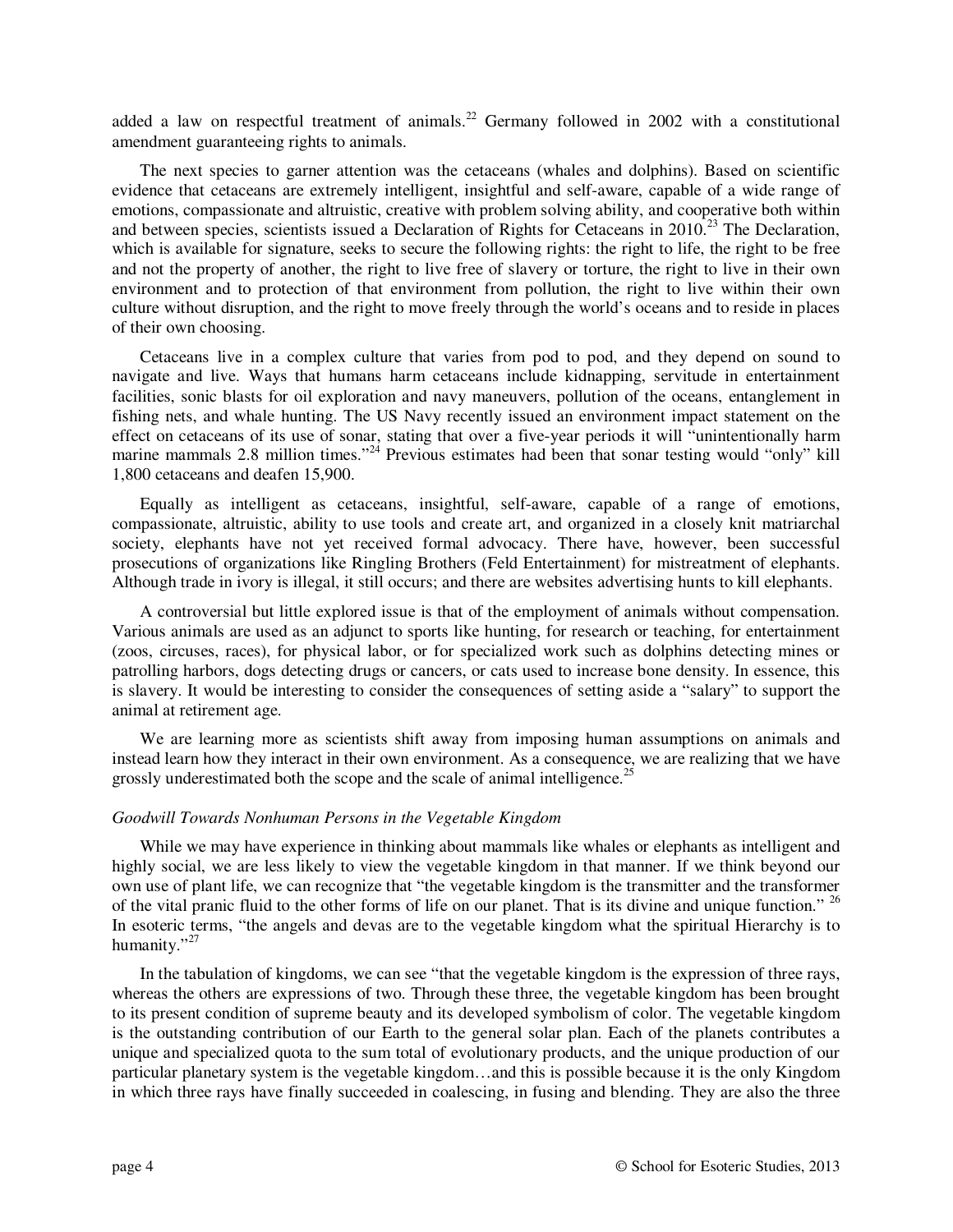rays along a major line of forces, 2-4-6…Its success is demonstrated in the uniformity of its production of green in the realm of color, throughout the entire planet."<sup>28</sup>

Science is demonstrating through studies of plant neurobiology that many plants are autonomous, able to differentiate between self and non-self, capable of complex and adaptive behaviors, able to communicate and warn other plants of danger, and are able to enlist allies to aid them. Many forms of plant life, including trees and forests, are entitled to be treated with dignity because they are sensing, highly social organisms that communicate extensively, interact with their surroundings, learn from experience, are able to integrate diverse sources of information and act accordingly, and can distinguish between self and not-self and between kin and non-kin.<sup>29</sup>

We are only recently appreciating the complex social development of plants and have not yet had public discussions about the implications of practices we impose on this kingdom (e.g., forest clear cutting, genetic modification) in the context of viewing plants as "nonhuman persons." Switzerland has again been a leader in creating a Bill of Rights for Plants, which states that "living organisms should be considered morally for their own sake because they are alive."<sup>30</sup>

#### *Goodwill Towards the Mineral Kingdom*

In esoteric teachings, we are reminded that "the mineral kingdom is...the most concrete expression of the dual unity of power and order. It constitutes the 'foundation' of the ordered physical structure or the universe of our planet."<sup>31</sup> In understanding the spiritual development of the mineral kingdom, "there are three stages in the evolutionary processes…[that] are the correspondences in the mineral kingdom to the stages of animal consciousness, of self-consciousness, and of the radiant group consciousness of the soul. There is a fourth stage of potency or of organized expressed power, but this lies ahead and is the analogy in this kingdom to the life of the Monad." $32$ 

Further, "fire, intense heat, and pressure…have already succeeded in bringing about the divisions of the mineral kingdom into three parts: the baser metals, as they are called, the standard metals (such as silver and gold and platinum), and the semi-precious stones and crystals. The precious jewels are a synthesis of all three,—one of the basic syntheses of evolution. In this connection, some correspondences between the mineral kingdom and the human evolutionary cycles might here be noted:

| 1. The base metals                       | Physical plane                      | Dense Consciousness                        | The first initiation  |
|------------------------------------------|-------------------------------------|--------------------------------------------|-----------------------|
| 2. The standard metals                   | Astral plane                        | Self-consciousness                         | The second initiation |
| 3. The semi-precious stones Mental plane |                                     | Radiant consciousness The third initiation |                       |
| 4. The precious jewels                   | Egoic consciousness and achievement |                                            | The fourth initiation |

The correspondences of fire, heat, and pressure in the evolution of the human being are self-evident, and their work can be seen paralleling that in the mineral kingdom.<sup>33</sup>

It is probably with the mineral kingdom that we, as humans, feel the least affinity although we are increasingly appreciative of the energetic communication of crystals and other gem stones. WE may not have thought through the implications of the fact that "the mineral kingdom and the kingdom of solar lives (the first and seventh kingdoms) are [both] the result of the activity of the first and the seventh rays. There is a close numerological interlocking here. These two kingdoms are respectively at the point of the greatest tenuity and the greatest density, and are produced by the will and the organizing ability of the solar Deity. They embody the nebulous plan and the concretized plan. In the case of the seventh or highest kingdom (counting from below upwards), the Will aspect predominates and is the most powerful; whilst in the case of the mineral kingdom, the organization aspect is of the most importance. his was to be anticipated, for the energy of Will is the first effect of the initiating divine activity, whilst the densest aspect of ceremonial organization is the counterpart of the initial impulse, its concretization."<sup>34</sup>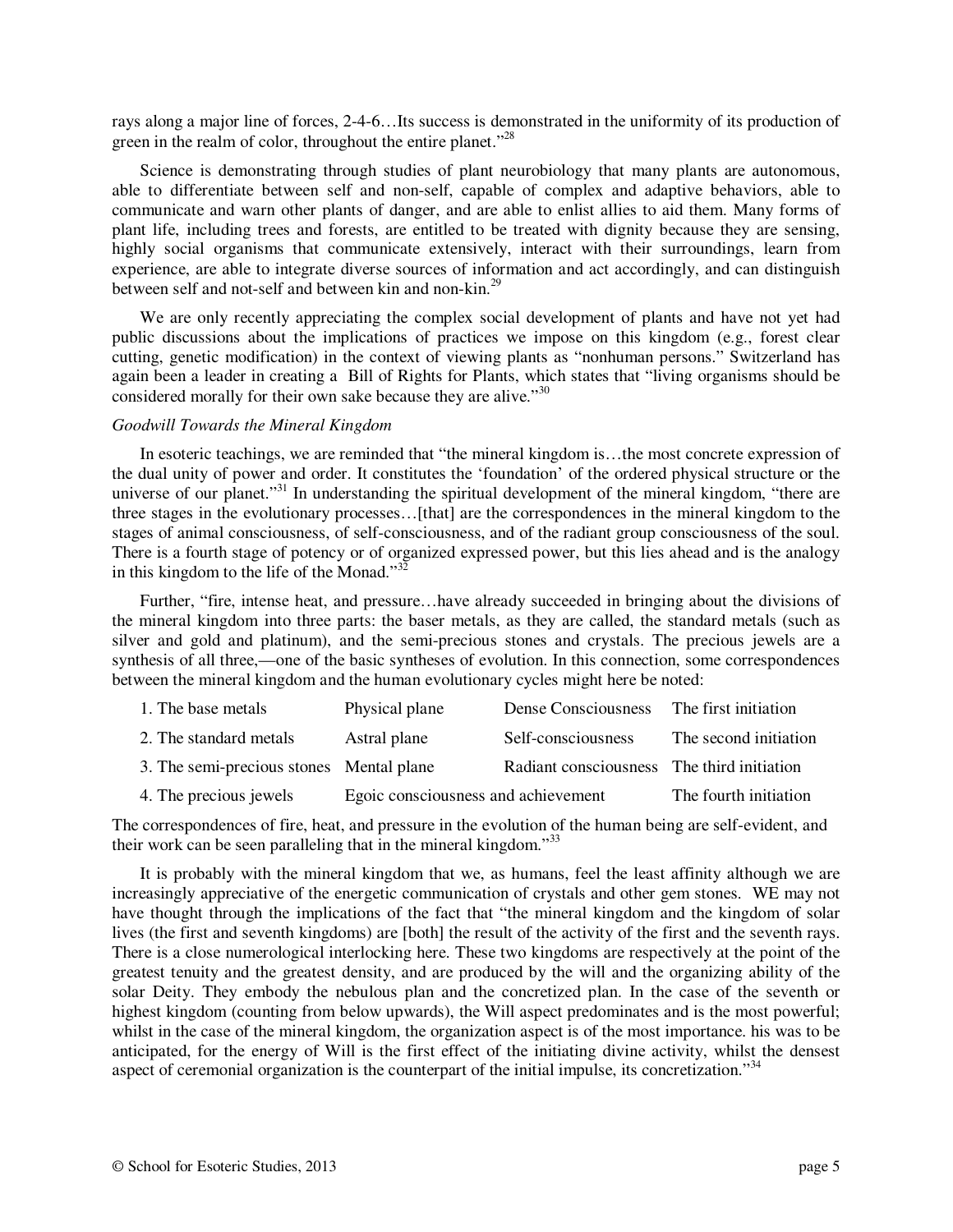Bolivia is the first nation to protect, legally, the inherent worth of minerals, calling them "blessings." To date, we have little experience in appreciating the mineral kingdom for its own esoteric role and contribution rather than as resources for human use and exploitation. Ordinances on the rights of nature are now in place in over thirty U.S. municipalities, including Pittsburgh.<sup>35</sup> However, the discussions about the negative impact of processes like fracking or tar sands oil extraction are being framed primarily in terms of impact on humans rather than on the mineral kingdom itself.

## *Broadening Our Focus of Goodwill*

If we include the Earth and the other kingdoms in our loving determination to bring about right relations, then we have the responsibility to change our assumptions and how we act. We can start with a modification of the Tibetan's definition of goodwill as being "goodness of heart, kindness in action, consideration for others, and mass action to promote [the] welfare of [all persons, human and nonhuman]."36

One component of this change is to reflect on the implications of hylozoism and the fact that we are all equally important parts of the One Life. The animal, vegetable, and mineral kingdoms are not subordinate to us – they are not lesser beings aspiring to human status. Rather, they are entities profoundly affect by the choices we make. "When aspirants pray in the new Invocation: "Let Light descend on Earth" they are invoking something that humanity will have to learn to handle…All these planetary developments are attended by risks, and none more so than that of the absorption of light—on a world-wide scale—by humanity, with a subsequent reflex action on the three subhuman kingdoms. Nothing that affects humanity or that stimulates it to a forward-moving activity is without its inevitable effect upon the three lower kingdoms in nature. Forget not! Humanity is the macrocosm to this threefold lower microcosm<sup>"37</sup>

Another component is to remember the Tibetan's admonition that goodwill needs to be "active in expression and *in tangible deed* upon the physical plane."<sup>38</sup> How do we action this shift in consciousness? Perhaps we could begin by reflecting on the implications of the following inalienable and fundamental rights of all persons, human and nonhuman:

- a. To exist, persist, maintain, regenerate, and flourish within their usual environment or community free from imposed disruptions.
- b. To be treated with respect as distinct, self-regulating, and interrelated beings.
- c. To live free from torture, cruel treatment, or servitude.
- d. To have clean water as a source of life, clean air, and an absence of contamination, pollution, and toxic or radioactive waste.

We, the New Group of World Servers, have the responsibility to channel and direct the energy of the Will-to-Good so that all living entities indeed experience that sense of being appreciated and respected.

 $\overline{a}$ 

<sup>&</sup>lt;sup>1</sup> Alice A. Bailey, *Esoteric Psychology I* (New York: Lucis Publishing, 1936), 149.

 $2$  Alice A. Bailey, Treatise on White Magic (New York: Lucis Publishing, 1934), 360.

<sup>3</sup> *Esoteric Psychology I*, 216-217.

<sup>4</sup> *Treatise on White Magic*, 462.

<sup>5</sup> *Esoteric Psychology I*, 267.

<sup>6</sup> Alice A. Bailey, *Telepathy and the Etheric Vehicle* (New York: Lucis Publishing, 1950), 80.

<sup>7</sup> Ibid, 78.

<sup>8</sup> See http://earthjuris.org/about/.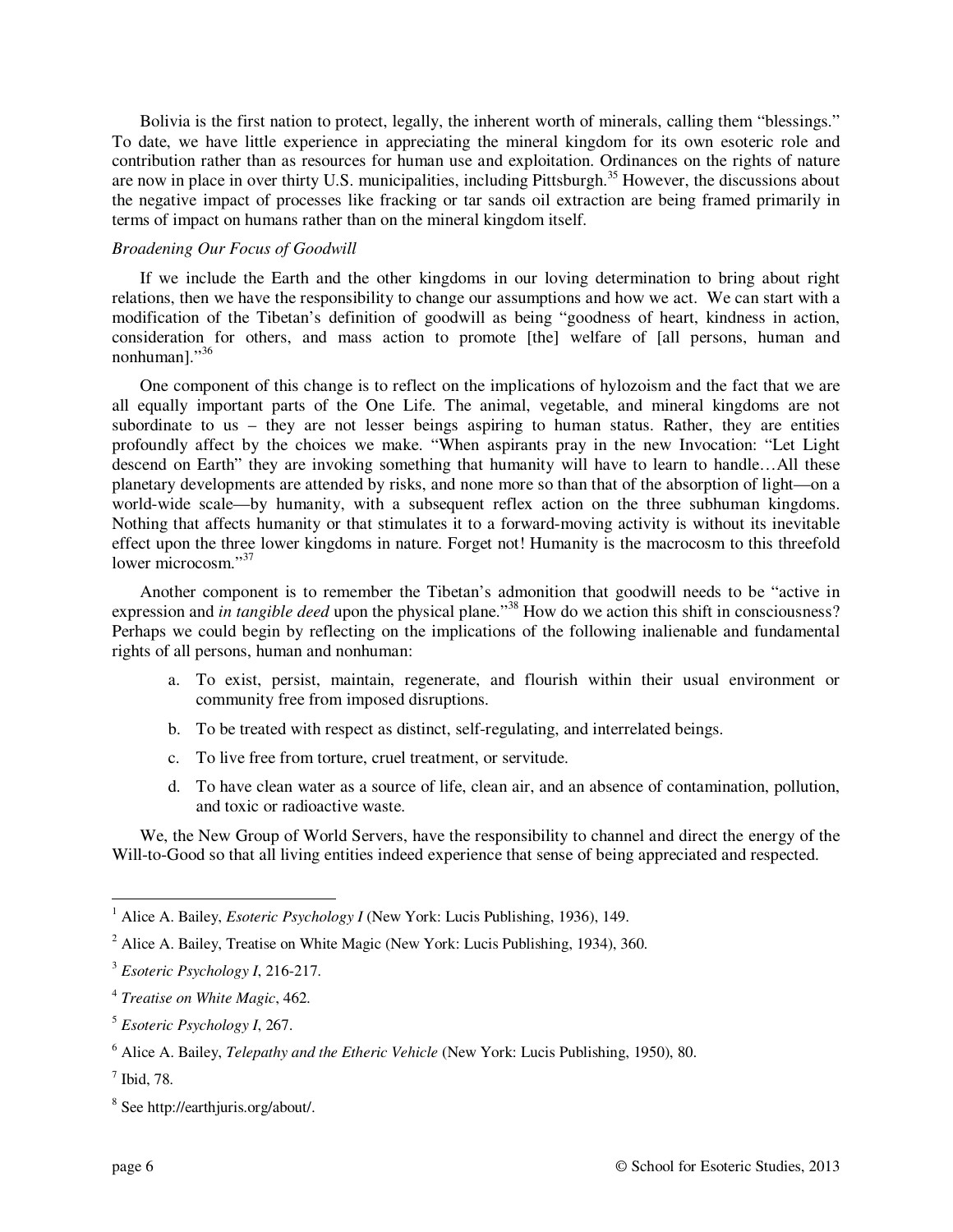<sup>9</sup> See http://www.nonhumanrightsproject.org/.

<sup>10</sup> See http://www.wildlawuk.org/index.html.

 $11$  See http://therightsofnature.org/.

 $\overline{a}$ 

<sup>12</sup> *Telepathy and the Etheric Vehicle*, 182-183.

<sup>13</sup> See the 2001Amsterdam Declaration on Global Change, signed by 1,500 scientists from over 100 countries (http://www.essp.org/index.php?id=41).

<sup>14</sup> Christina L. Madden, "Laws Gone Wild in Ecuador: Indigenous People and Ecosystems Gain Rights," *Policy Innovations*, 2 October 2008 (http://www.policyinnovations.org/ideas/briefings/data/000077).

<sup>15</sup> Cecilia Jamasmie, "New Bolivian Law Poses Serious Challenges for Mining Companies," *Mining.com,* 29 October 2012 (http://www.mining.com/new-bolivian-law-poises-serious-challenges-for-mining-companies-34199/).

<sup>16</sup> See the Universal Declaration of the Rights of Mother Earth introduced at the United Nations in April 2010 (http://climateandcapitalism.com/2010/04/27/universal-declaration-of-the-rights-of-mother-earth/): Thalif Dee  $(\text{http://climate} and \text{capitalism.com}/2010/04/27/\text{universal-declaration-of-the-right-of-mother-earth/});$ "Global Campaign to Bestow Legal Rights on Mother Earth," 24 May 2011 (https://www.commondreams.org/headline/2011/05/24-7).

<sup>17</sup> Juliette Jowit, "British Campaigner Urges UN to Accept 'Ecocide' as International Crime," *The Guardian*, 9 April 2010 (http://www.guardian.co.uk/environment/2010/apr/09/ecocide-crime-genocide-un-environmental-damage); Polly Higgins, "Ecocide Was to Be the 5<sup>th</sup> Crime Against Peace," *Common Ground*, August 2011 (http://commonground.ca/2012/08/ecocide-crime-against-peace/).

<sup>18</sup> "New Zealand's Whanganui River Gets Personhood Status," *Environmental News Service*, 13 September 2012 (http://ens-newswire.com/2012/09/13/new-zealands-whanganui-river-gets-personhood-status/).

<sup>19</sup> *Telepathy and the Etheric Vehicle*, 68.

 $^{20}$  See http://www.peta.org/about/learn-about-peta/default.aspx.

<sup>21</sup> See the World Declaration on Great Primates at http://www.greatapeproject.org/en-US/oprojetogap/Declaracao/declaracao-mundial-dos-grandes-primatas.

<sup>22</sup> Swiss Federal Ethics Committee for Non-Human Biotechnology, *The Dignity of Animals*, February 2001 (http://www.ekah.admin.ch/fileadmin/ekah-dateien/dokumentation/publikationen/EKAH\_Wuerde\_des\_Tieres\_ 10.08\_e\_EV3.pdf). Leo Hickman, "The Lawyer Who Defends Animals," *The Guardian*, 05 March 2010. (http://www.guardian.co.uk/world/2010/mar/05/lawyer-who-defends-animals); "Life Looks Up for Swiss Animals," 23 April 2008, *Swissinfo.ch*, (http://www.swissinfo.ch/eng/Home/Archive/Life\_looks\_up\_for\_Swiss\_animals. html?cid=6608378).

<sup>23</sup> See the Declaration of the Rights of Cetaceans: Whales and Dolphins, agreed in Helsinki on 22 May 2010 (http://www.cetaceanrights.org)

<sup>24</sup> Miguel Llanos, "Navy Raises Sonar Impact on Dolphins, Whales Dramatically," *NBC News*, 11 May 2012 (http://usnews.nbcnews.com/\_news/2012/05/11/11659008-navy-raises-sonar-impact-on-dolphins-whalesdramatically?lite).

<sup>25</sup> See Frans De Waal, "The Brains of the Animal Kingdom," *The Wall Street Journa*l, 22 March 2013; Christine Dell'Amore, "Black Bears Can 'Count' as Well as Primates," *National Geographic Daily News*, 29 August 2012 (http://news.nationalgeographic.com/news/2012/08/120829-black-bears-cognition-animals-science/).

<sup>26</sup> *Esoteric Psychology I*, 241.

<sup>27</sup> *Telepathy and the Etheric Vehicle*, 79.

<sup>28</sup> *Esoteric Psychology I*, 217.

<sup>29</sup> Swiss Federal Ethics Committee for Non-Human Biotechnology, *The Dignity of Living Beings with Regard to Plants: Moral Consideration of Plants for Their Own Sake*, April 2008. (http://www.ekah.admin.ch/en/documentation/publications/index.html); Carol Kaesuk Yoon, "Loyal to Its Roots,"